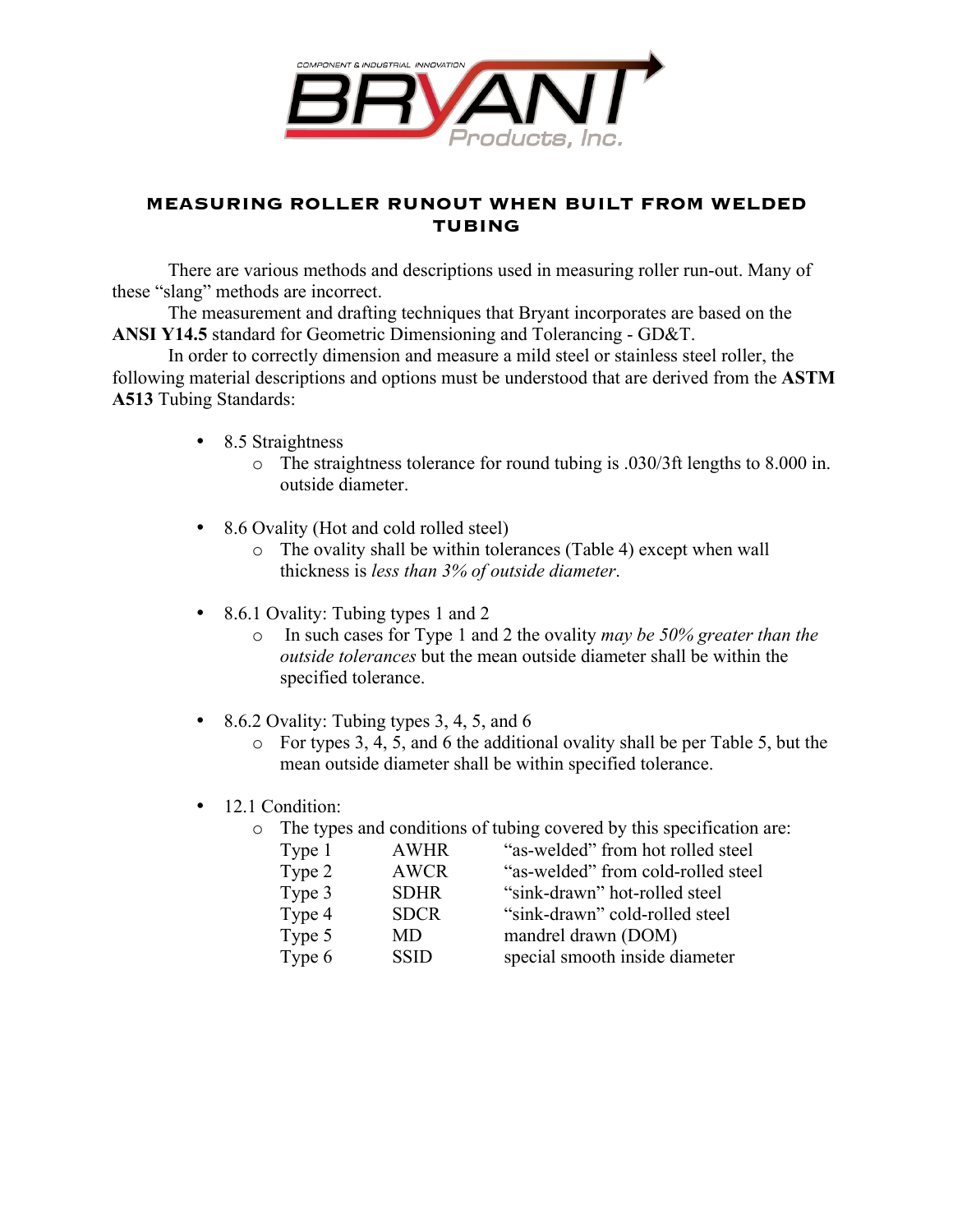| Outside Diameter                      | Wall Thickness.  |                    | Flash-in-<br>Tubina <sup>B<sub>i</sub>c</sup> | <b>Flash Controlled</b><br>to 0.010 in. max<br>Tubing <sup>C<sub>i</sub>D</sup> | <b>Flash Controlled</b><br>to $0.005$ in, max<br>Tubing <sup>ED</sup> |                 |
|---------------------------------------|------------------|--------------------|-----------------------------------------------|---------------------------------------------------------------------------------|-----------------------------------------------------------------------|-----------------|
| Range, in. <sup>4</sup>               |                  |                    | Outside                                       | Outside                                                                         | Outside                                                               | Inside          |
|                                       | Bwg <sup>F</sup> | $in^A$             | Diameter, =                                   | Diameter, $\pm$                                                                 | Diameter, $\pm$                                                       | Diamater, $\pm$ |
|                                       |                  |                    |                                               | Tolerances, in.A.G                                                              |                                                                       |                 |
| $%$ to $1\%$ , incl                   | 16 to 10         | 0.065 to 0.134     | 0.0035                                        | 0.0035                                                                          | 0.0035                                                                | 0.020           |
| Over 11/4 to 2, incl                  | 16 to 14         | 0.065 to 0.083     | 0.005                                         | 0.005                                                                           | 0.005                                                                 | 0.021           |
| Over 11% to 2, incl                   | 13107            | 0.095 to 0.180     | 0.005                                         | 0.005                                                                           | 0.005                                                                 | 0.025           |
| Over 11/4 to 2, incl                  | $6$ to $5$       | 0.203 to 0.220     | 0.005                                         | 0.005                                                                           | 0.005                                                                 | 0.029           |
| Over 1% to 2, incl                    | $4$ to $3$       | 0.238 to 0.259     | 0.005                                         | 0.005                                                                           | 0.005                                                                 | 0.039           |
| Over 2 to 21/2, incl.                 | 16 to 14         | 0.065 to 0.083     | 0.006                                         | 0.006                                                                           | 0.006                                                                 | 0.022           |
| Over 2 to 21%, incl.                  | 13 to 5          | 0.095 to 0.220     | 0.006                                         | 0.006                                                                           | 0.006                                                                 | 0.024           |
| Over 2 to $2\frac{1}{2}$ , incl       | $4$ to $3$       | 0.238 to 0.259     | 0.006                                         | 0.006                                                                           | 0.006                                                                 | 0.040           |
| Over $2\frac{1}{2}$ to 3, incl        | 16 to 14         | 0.065 to 0.083     | 0,008                                         | 0.008                                                                           | 0,008                                                                 | 0.024           |
| Over $2\frac{1}{2}$ to 3, incl.       | 13 to 5          | 0.095 to 0.220     | 0.008                                         | 0.008                                                                           | 0.008                                                                 | 0.026           |
| Over $2\frac{1}{2}$ to 3, incl.       | 4103             | 0.238 to 0.259     | 0.008                                         | 0.008                                                                           | 0.008                                                                 | 0.040           |
| Over 215 to 3, incl                   | 2 to 0.320       | 0,284 to 0.320     | 0.010                                         | 0.010                                                                           | 0.010                                                                 | 0.048           |
| Over $3$ to $3\frac{1}{2}$ , incl     | 16 to 14         | 0.065 to 0.083     | 0.009                                         | 0.009                                                                           | 0.009                                                                 | 0.025           |
| Over $3 \text{ to } 3\frac{1}{2}$ and | 13 to 5          | 0.095 to 0.220     | 0.009                                         | 0.009                                                                           | 0.009                                                                 | 0,027           |
| Over $3 \text{ to } 3\%$ , incl       | $4$ to $3$       | 0.238 to 0.259     | 0.009                                         | 0.009                                                                           | 0.009                                                                 | 0.043           |
| Over 3 to 31/2, incl.                 | 21 to 0.360      | 0.284 to 0.360     | 0.012                                         | 0.012                                                                           | 0.012                                                                 | 0.050           |
| Over 31/2 to 4, incl.                 | 16 to 14         | 0.065 to 0.083     | 0.010                                         | 0.010                                                                           | 0.010                                                                 | 0.026           |
| Over $3\frac{1}{2}$ to 4, incl        | 13 to 5          | 0.095 to 0.220     | 0.010                                         | 0.010                                                                           | 0.010                                                                 | 0.02B           |
| Over 31/ <sub>2</sub> to 4, incl.     | 4 to 3           | 0.238 to 0.259     | 0.010                                         | 0.010                                                                           | 0.010                                                                 | 0.044           |
| Over $3\frac{1}{2}$ to 4, incl        | 2 to 0.500       | 0.264 to 0.500     | 0.015                                         | 0.015                                                                           | 0.015                                                                 | 0.053           |
| Over 4 to 5, incl                     | 16 to 14         | 0.065 to 0.083     | 0.020                                         | 0.020                                                                           | 0.020                                                                 | 0.036           |
| Over 4 to 5, incl                     | 13 to 5          | 0.095 to 0.220     | 0.020                                         | 0,020                                                                           | 0.020                                                                 | 0.045           |
| Over 4 to 5, incl                     | 410.3            | 0.238 to 0.259     | 0.020                                         | 0.020                                                                           | 0.020                                                                 | 0.054           |
| Over 4 to 5, incl.                    | 2 to 0.500       | 0.284 to 0.500     | 0.020                                         | 0.020                                                                           | 0.020                                                                 | 0.058           |
| Over 5 to 6, incl.                    | 16 to 10         | 0.065 to 0.134     | 0.020                                         | 0.020                                                                           | 0.020                                                                 | 0.036           |
| Over 5 to 6, incl                     | $9$ to $5$       | 0.148 to 0.220     | 0.020                                         | 0.020                                                                           | 0.020                                                                 | 0.040           |
| Over 5 to 6 incl                      | $4$ to $3$       | 0.238 to 0.259     | 0.020                                         | 0.020                                                                           | 0.020                                                                 | 0.054           |
| Over 5 to 6, incl                     | 2 to 0.500       | 0,284 to 0,500     | 0.020                                         | 0.020                                                                           | 0.020                                                                 | 0.058           |
| Over 6 to 8, $\infty$                 | 11 to 10         | 0.120 to 0.134     | 0.025                                         | 0.025                                                                           | 0.025                                                                 | 0.043           |
| Over 6 to 8, incl.                    | $9$ to $5$       | $0.148$ to $0.220$ | 0.025                                         | 0.025                                                                           | 0.025                                                                 | 0.045           |
| Over 6 to 8, incl.                    | $4$ to $3$       | 0.238 to 0.259     | 0.025                                         | 0.025                                                                           | 0.025                                                                 | 0.059           |
| Over 6 to 8, incl.                    | $2$ to 0.500     | 0.284 to 0.500     | 0.025                                         | 0.025                                                                           | 0.025                                                                 | 0.063           |
| Over 8 to 10, incl                    | 14 to 12         | 0.083 to 0.109     | 0.030                                         | 0.030                                                                           | 0.030                                                                 | 0.041           |
| Over 8 to 10, incl.                   | 11 to 10         | 0.120 to 0.134     | 0.030                                         | 0.030                                                                           | 0,030                                                                 | 0.043           |
| Over 8 to 10, incl                    | 9 to 5           | $0.148$ to $0.220$ | 0.030                                         | 0.030                                                                           | 0.030                                                                 | 0.045           |
| Over 8 to 10, incl                    | 4 to 3           | 0.238 to 0.259     | 0.030                                         | 0.030                                                                           | 0.030                                                                 | 0.059           |
| Over 8 to 10, incl                    | 2 to 0.500       | 0.248 to 0.500     | 0.030                                         | 0.030                                                                           | 0.030                                                                 | 0.063           |
| Over 10 to 12, incl                   | 14 to 12         | 0.083 to 0.109     | 0.035                                         | 0.035                                                                           | 0.035                                                                 | 0.041           |
| Over 10 to 12, incl                   | 11 to 10         | 0.120 to 0.134     | 0.035                                         | 0.035                                                                           | 0.035                                                                 | 0.043           |
| Over 10 to 12, incl.                  | $9$ to $5$       | 0.148 to 0.220     | 0.035                                         | 0.035                                                                           | 0.035                                                                 | 0.045           |
| Over 10 to 12, incl                   | 4 to 3           | 0.238 to 0.259     | 0.035                                         | 0.035                                                                           | 0.035                                                                 | 0.059           |
| Over 10 to 12, mcl                    | 2 10 0.500       | 0.284 to 0.500     | 0.035                                         | 0.035                                                                           | 0.035                                                                 | 0.063           |

### TABLE 4 Diameter Tolerances for Type I (A.W.H.R.) Round Tubing

NOTE 1-Measurements for diameter are to be taken at least 2 in.<sup>4</sup> from the ends of the tubes.

 $A$  1 in. = 25.4 mm.

<sup>8</sup> Flash-In-Tubing is produced only to outside diameter tolerances and wall thickness tolerances and the inside diameter welding flash does not exceed the wall thickness or Yizin., whichever is less.

<sup>G</sup> Flash Controlled to 0.010 in. maximum tubing consists of tubing which is commonly produced only to outside diameter tolerances and wall thickness tolerances, in which the height of the remaining welding flash is controlled not to exceed 0,010 in.

<sup>D</sup> No Flash tubing is further processed for closer tolerances with mandrel-tubing produced to outside diameter and wall, inside diameter and wall, or outside diameter and inside diameter to tolerances with no dimensional indication of inside diameter flash. This condition is available in Types 5 and 6.

<sup>E</sup> Flash Controlled to 0.005 in. maximum tubing is produced to outside diameters and wall thickness tolerance, inside diameter and wall thickness tolerances, or outside diameters and inside diameter tolerances, in which the height of the remaining flash is controlled not to exceed 0.005 in. Any remaining flash is considered to be part of the applicable inside diameter tolerances.

<sup>7</sup> Birmingham Wire Gage.

<sup>6</sup> The ovality shall be within the above tolerances excent when the wall thickness is less than 3 % of the outside diameter in such cases see B.B.3

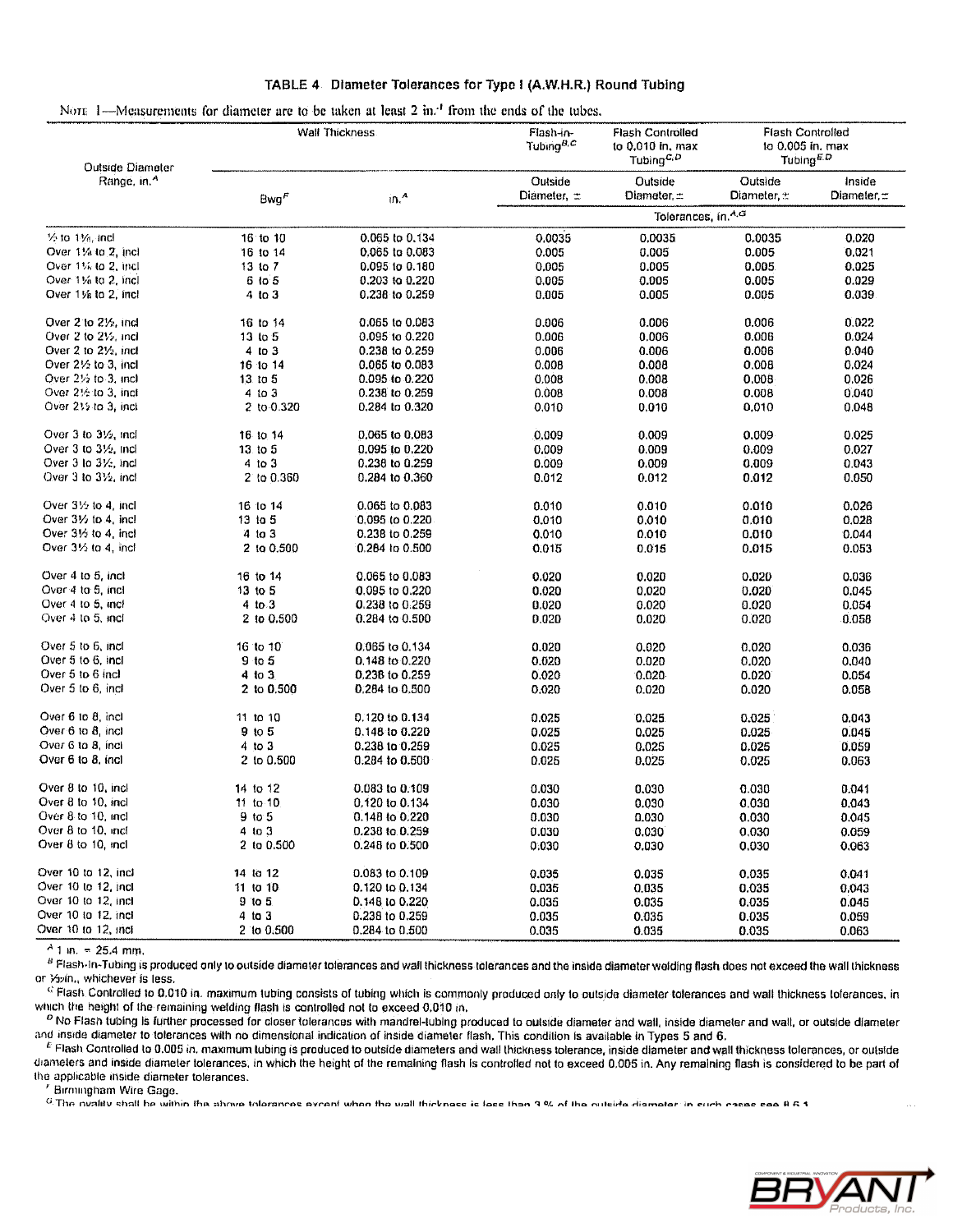#### **TABLE 5 Diameter Tolerances for Types 3, 4, 5, and 6 (S.D.H.R, S.D.C.R., M.D., and S.S.I.D) Round Tubing**

NOTE 1 - Measurements for diameter are to be taken at least 2 in. from the ends of the tubes.

|                            |              | Types 3, 4, (Sink         |                                    |                                |               |
|----------------------------|--------------|---------------------------|------------------------------------|--------------------------------|---------------|
|                            |              | Drawn) $^{A,B}$ and 5, 6, |                                    |                                |               |
|                            |              |                           |                                    |                                |               |
|                            |              |                           | (Mandrel Drawn) <sup>B,C</sup> OD, | Types 5 and 6 (Mandrel         |               |
| OD Size Range <sup>A</sup> | Wall % of OD | In.                       |                                    | Drawn) <sup>B,C,D</sup> ID in. |               |
|                            |              | Over                      | Under                              | Over                           | Under         |
| Up to 0.499                | all          | 0.004                     | 0.000                              | $\sim$ $\sim$                  | $\sim$ $\sim$ |
| 0.500 to 1.699             | all          | 0.005                     | 0.000                              | 0.000                          | 0.005         |
| 1.700 to 2.099             | all          | 0.006                     | 0.000                              | 0.000                          | 0.006         |
| 2.100 to 2.499             | all          | 0.007                     | 0.000                              | 0.000                          | 0.007         |
| 2.500 to 2.899             | all          | 0.008                     | 0.000                              | 0.000                          | 0.008         |
| 2.900 to 3.299             | all          | 0.009                     | 0.000                              | 0.000                          | 0.009         |
| 3.300 to 3.699             | all          | 0.010                     | 0.000                              | 0.000                          | 0.010         |
| 3.700 to 4.099             | all          | 0.011                     | 0.000                              | 0.000                          | 0.011         |
| 4.100 to 4.499             | all          | 0.012                     | 0.000                              | 0.000                          | 0.012         |
| 4.500 to 4.899             | all          | 0.013                     | 0.000                              | 0.000                          | 0.013         |
| 4.900 to 5.299             | all          | 0.014                     | 0.000                              | 0.000                          | 0.014         |
| 5.300 to 5.549             | all          | 0.015                     | 0.000                              | 0.000                          | 0.015         |
| 5.550 to 5.999             | under 6      | 0.010                     | 0.010                              | 0.010                          | 0.010         |
|                            | 6 and over   | 0.009                     | 0.009                              | 0.009                          | 0.009         |
| 6.000 to 6.499             | under 6      | 0.013                     | 0.013                              | 0.013                          | 0.013         |
|                            | 6 and over   | 0.010                     | 0.010                              | 0.010                          | 0.010         |
| 6.500 to 6.999             | under 6      | 0.015                     | 0.015                              | 0.015                          | 0.015         |
|                            | 6 and over   | 0.012                     | 0.012                              | 0.012                          | 0.012         |
| 7.000 to 7.499             | under 6      | 0.018                     | 0.018                              | 0.018                          | 0.018         |
|                            | 6 and over   | 0.013                     | 0.013                              | 0.013                          | 0.013         |
| 7.500 to 7.999             | under 6      | 0.020                     | 0.020                              | 0.020                          | 0.020         |
|                            | 6 and over   | 0.015                     | 0.015                              | 0.015                          | 0.015         |
| 8.000 to 8.499             | under 6      | 0.023                     | 0.023                              | 0.023                          | 0.023         |
|                            | 6 and over   | 0.016                     | 0.016                              | 0.016                          | 0.016         |
| 8.500 to 8.999             | under 6      | 0.025                     | 0.025                              | 0.025                          | 0.025         |
|                            | 6 and over   | 0.017                     | 0.017                              | 0.017                          | 0.017         |
| 9.000 to 9.499             | under 6      | 0.028                     | 0.028                              | 0.028                          | 0.028         |
|                            | 6 and over   | 0.019                     | 0.019                              | 0.019                          | 0.019         |
| 9.500 to 9.999             | under 6      | 0.030                     | 0.030                              | 0.030                          | 0.030         |
|                            | 6 and over   | 0.020                     | 0.020                              | 0.020                          | 0.020         |
| 10.000 to 10.999           | all          | 0.034                     | 0.034                              | 0.034                          | 0.034         |
| 11.000 to 11.999           | all          | 0.035                     | 0.035                              | 0.035                          | 0.035         |
| 12.000 to 12.999           | all          | 0.036                     | 0.036                              | 0.036                          | 0.036         |
| 13.000 to 13.999           | all          | 0.037                     | 0.037                              | 0.037                          | 0.037         |
| 14.000 to 14.999           | all          | 0.038                     | 0.038                              | 0.038                          | 0.038         |
|                            |              |                           |                                    |                                |               |

<sup>A</sup> Tubing, flash in or flash controlled which is further processed without mandrel to obtain tolerances closer than those shown in Tables 4 and 8.

<sup>B</sup> The ovality shall be within the above toleranes except when the wall thickness is less than 3% of the outside diameter. In such cases see 8.6.2.

 $\textdegree$  Tubing produced to outside diameter and wall thickness, or inside diameter and wall thickness, or outside diameter and inside diameter, with mandrel to obtain tolerances closer than those shown in Tables 4 and 8 and no dimensional indication of inside diameter flash.

 $D$  Where the ellipsis (...) appears in this table, the tolerance is not addressed.

| Outside Diameter, in. (mm)               | Additional Ovality Tolerance, in. (mm) |
|------------------------------------------|----------------------------------------|
| UP to 2 (50.8), Incl                     | 0.010(0.25)                            |
| Over 2 to 3 (50.8 to 76.2), incl         | 0.015(0.38)                            |
| Over 3 to 4 (76.2 to 101.6), incl        | 0.020(0.51)                            |
| Over 4 to 5 (101.6 to 127.0), incl       | 0.025(0.64)                            |
| Over 5 to 6 (127.0 to 152.4), incl       | 0.030(0.76)                            |
| Over 6 to 7 (152.4 to 177.8), incl       | 0.035(0.89)                            |
| Over 7 to 8 (177.8 to 203.2), incl       | 0.040(1.02)                            |
| Over 8 to 9 (203.2 to 228.6), incl       | 0.045(1.14)                            |
| Over 9 to 10 (228.6 to 254.0), incl      | 0.050(1.27)                            |
| Over 10 to 11 (254.0 to 279.4), incl     | 0.055(1.40)                            |
| Over 11 to 12 (279.4 to 304.8), incl     | 0.060(1.52)                            |
| Over 12 to 12.500 (304.8 to 317.5), incl | 0.065(1.65)                            |

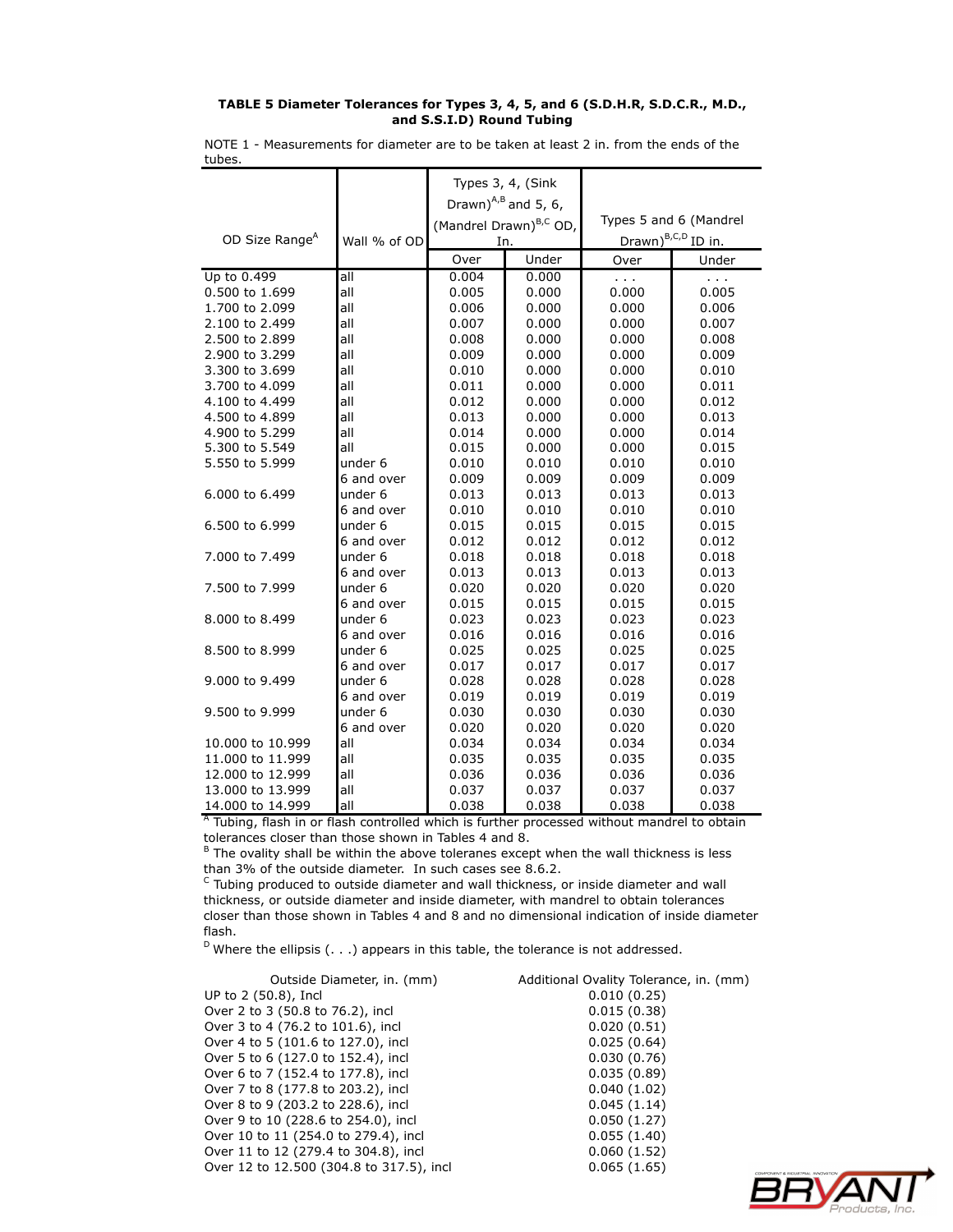With the above standards listed, the following simplified roller and tubing assembly will be described and how it is measured:

## • **What is Straightness of tubing**?

Lay a 3 foot piece of tubing on a surface plate and rotate - the gap under the center of the tube is the "out of straightness"

- **What is Ovality?** Ovality is commonly referred to as "out of round". Measure over the OD with a vernier caliper or micrometer in 2 spots, 90 degrees from each other. The difference will be ovality or "out of round".
- **What is Runout?** Runout is a term that includes two characteristics:
	- o Circular Runout this runout typically occurs at only specified locations at the ends of the rollers
	- o Total Runout total runout is measured across the entire tube surface and includes all tube imperfection. See diagrams 1 and 2 for illustration.

A common slang for both runouts is TIR (total Indicator Reading). When correctly measured using diagram 1 and 2, runout incorporates ovality and straightness.

The typical commercially available tubing types that rollers are built from are:

- Type 5 drawn over mandrel ID (DOM)
- Types 1 and 2 (hot rolled (HR) and cold rolled (CR) only)

The DOM (CR/HR) tubing is sized on the ID and typically offers the straightest tubing and most consistent wall thickness. CR is more expensive than HR due to extra processing. The HR tubing is least expensive and has a wide range of wall thickness variation and higher straightness. It is used for cost.

When using an unmachined OD tube blank to make a roller use the incorporated spreadsheet labeled Bryant Gypsum Roll SpecificatoinsStandard to calculate and understand the interrelationships for determining runout/TIR.



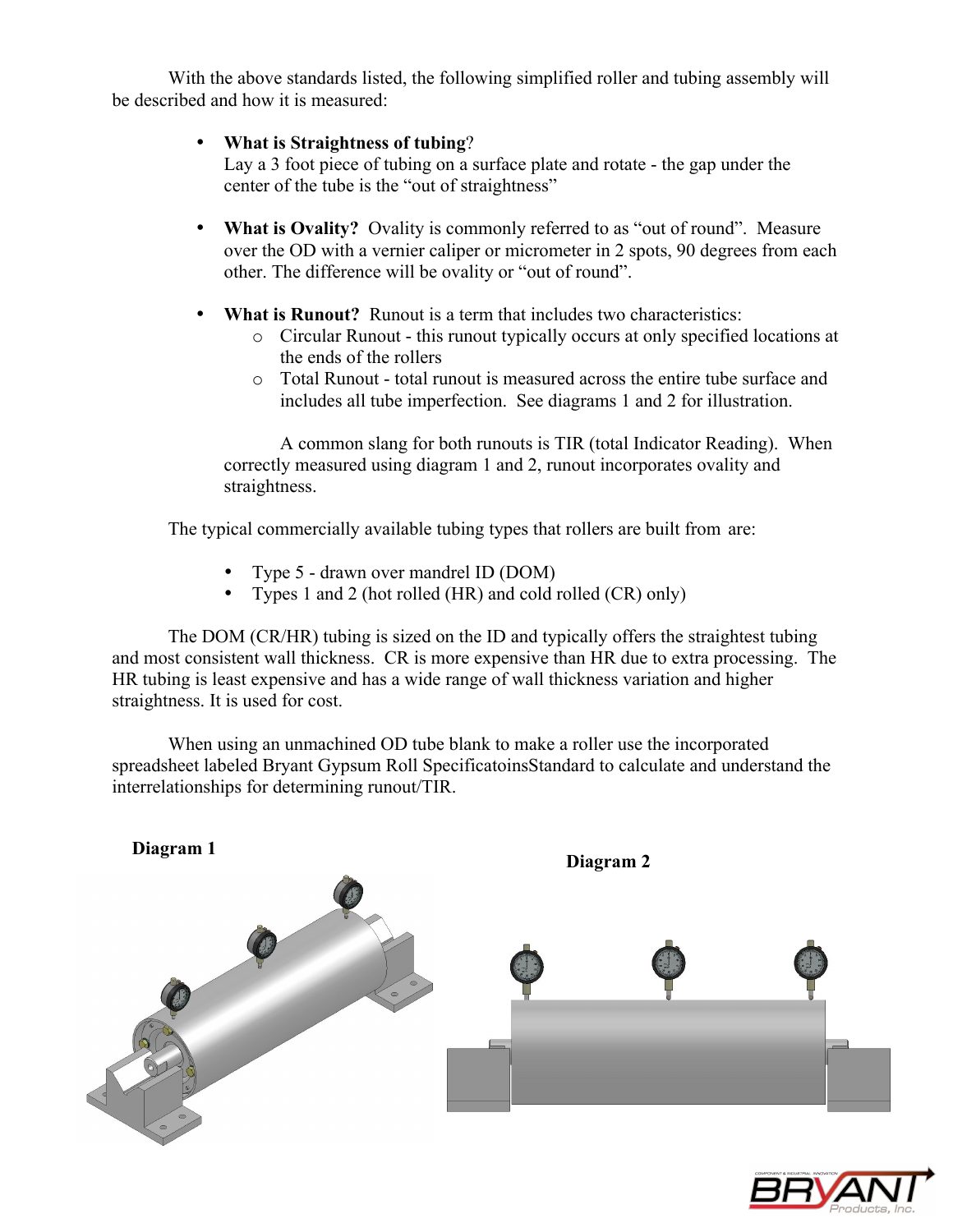#### **Gypsum Roll Specifications:Bryant Standards**

(Typical wall thickness of .095 to .220)

| <b>ASTM A513(DOM)</b>           |                    |                                      |               |           | Length of Part in Inches Straightness for Part |       |
|---------------------------------|--------------------|--------------------------------------|---------------|-----------|------------------------------------------------|-------|
|                                 |                    | Section 8.5 Straightness             | Specification | Spec/Foot |                                                |       |
| <b>Less Than 8 Inch</b>         |                    |                                      | .030/3 feet   | 0.010     | 114                                            | 0.095 |
|                                 |                    | Bryant bores both ends-1/2 tolerance |               |           | <b>Bryant Spec</b>                             | 0.048 |
| <b>ASTM A513(DOM)</b><br>Type 5 | <b>Section 8.6</b> | Ovality                              | Specification |           |                                                |       |
| 3.500 OD                        |                    |                                      | 0.010         |           |                                                |       |
| 4.500 OD                        |                    |                                      | 0.013         |           |                                                |       |
| 6.000 OD                        |                    |                                      | 0.026         |           |                                                |       |
|                                 |                    | <b>DOM total tolerance (Bryant)</b>  |               |           | 3.5 OD                                         | 0.058 |
|                                 |                    |                                      |               |           | <b>4.5 OD</b>                                  | 0.061 |
|                                 |                    |                                      |               |           | 6.0 OD                                         | 0.074 |
|                                 |                    | <b>DOM total tolerance ASTM A513</b> |               |           | 3.5 OD                                         | 0.105 |
|                                 |                    |                                      |               |           | <b>4.5 OD</b>                                  | 0.108 |
|                                 |                    |                                      |               |           | 6.0 OD                                         | 0.121 |

| <b>ASTM A513 (Hot Rolled)</b> |                    |                                      |               |           | Length of Part in Inches Straightness for Part |       |
|-------------------------------|--------------------|--------------------------------------|---------------|-----------|------------------------------------------------|-------|
|                               | <b>Section 8.5</b> | Straightness                         | Specification | Spec/Foot |                                                |       |
| <b>Less Than 8 Inch</b>       |                    |                                      | .030/3 feet   | 0.010     | 114                                            | 0.095 |
|                               |                    | Bryant bores both ends-1/2 tolerance |               |           | <b>Bryant Spec</b>                             | 0.048 |
| <b>ASTM A513 (Hot Rolled)</b> |                    |                                      |               |           |                                                |       |
| Type1&2                       | <b>Section 8.6</b> | Ovality                              | Specification |           |                                                |       |
| 3.500 OD                      |                    |                                      | 0.020         |           |                                                |       |
| 4.500 OD                      |                    |                                      | 0.040         |           |                                                |       |
| 6.000 OD                      |                    |                                      | 0.050         |           |                                                |       |
|                               |                    | HR A513 total tolerance (Bryant)     |               |           | 3.5 OD                                         | 0.068 |
|                               |                    |                                      |               |           | <b>4.5 OD</b>                                  | 0.088 |
|                               |                    |                                      |               |           | 6.0 OD                                         | 0.098 |
|                               |                    | HR A513 total tolerance ASTM A513    |               |           | 3.5 OD                                         | 0.115 |
|                               |                    |                                      |               |           | <b>4.5 OD</b>                                  | 0.135 |
|                               |                    |                                      |               |           | <b>4.5 OD</b>                                  | 0.145 |